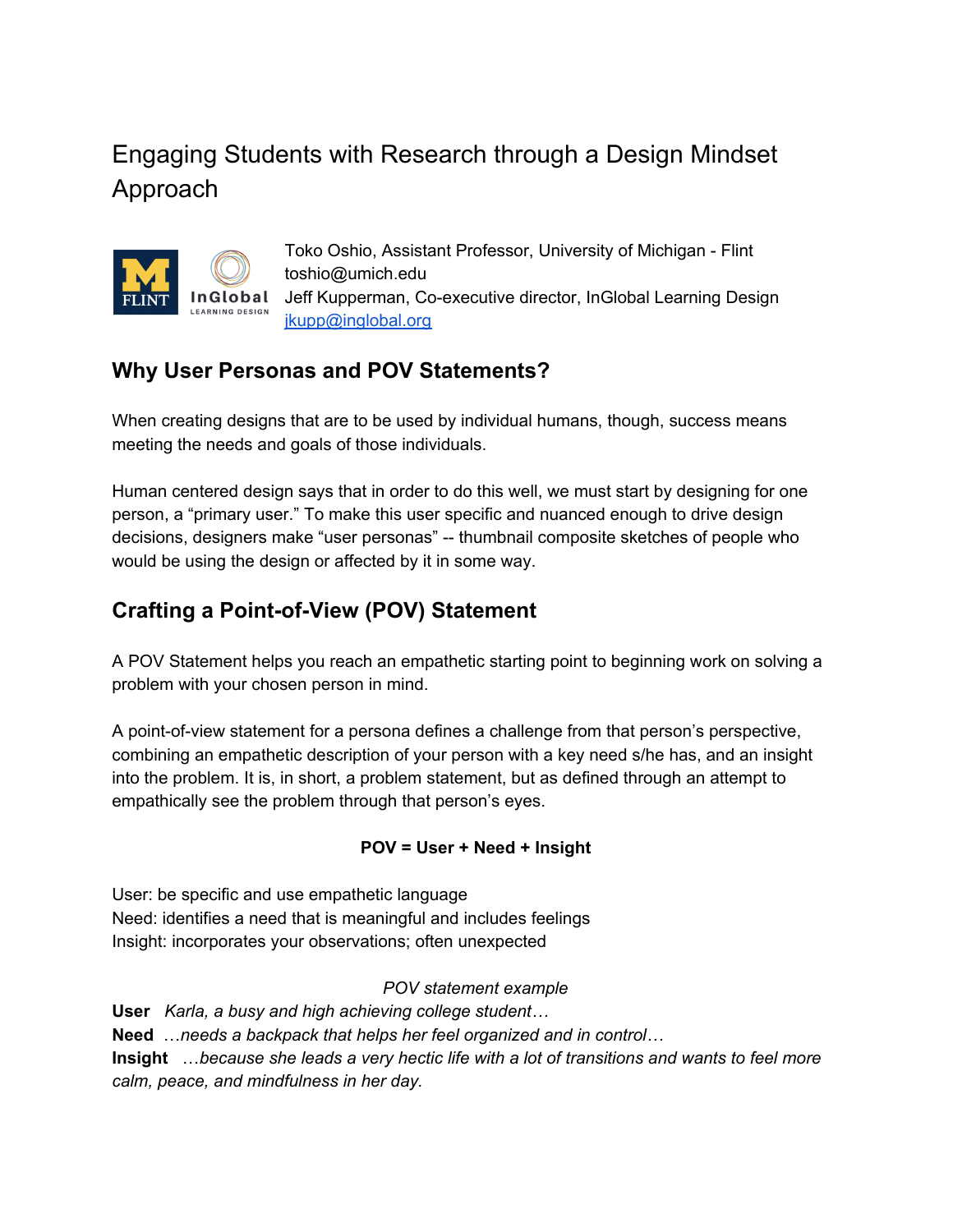Include picture, realistic hame, age, role/job title and organization

 $\frac{1}{\sqrt{2}}$ 

# Anatomy of a

quote conveys

high-level summary of

persona in their own voice

Include 1 altribute and

1 goal that are not directly project-related

# **Marianne Walters**

38 years old Tourist traveling with her husband and 2 sons Representative

"I will fly the plane myself if I have to, but I'm not missing this cruise!"

## **ABOUT**

- . Marianne and her family are going on a cruise and CANNOT miss their connection in Atlanta to Miami.
- . With their flight delayed, she doesn't know what she'll do, and the line at the gate is so long it will be a while before she can talk to a gate agent.
- This cruise is their annual trip before school starts back up.

### GOALS

- · Get to Miami however she can.
- Get on board that ship on time and with her family intact and smiling.
- Destroy the competition at the cruise trivia games.



"Anatomy of a Persona" Copyright Menlo Innovations LLC (menloinnovations.com)